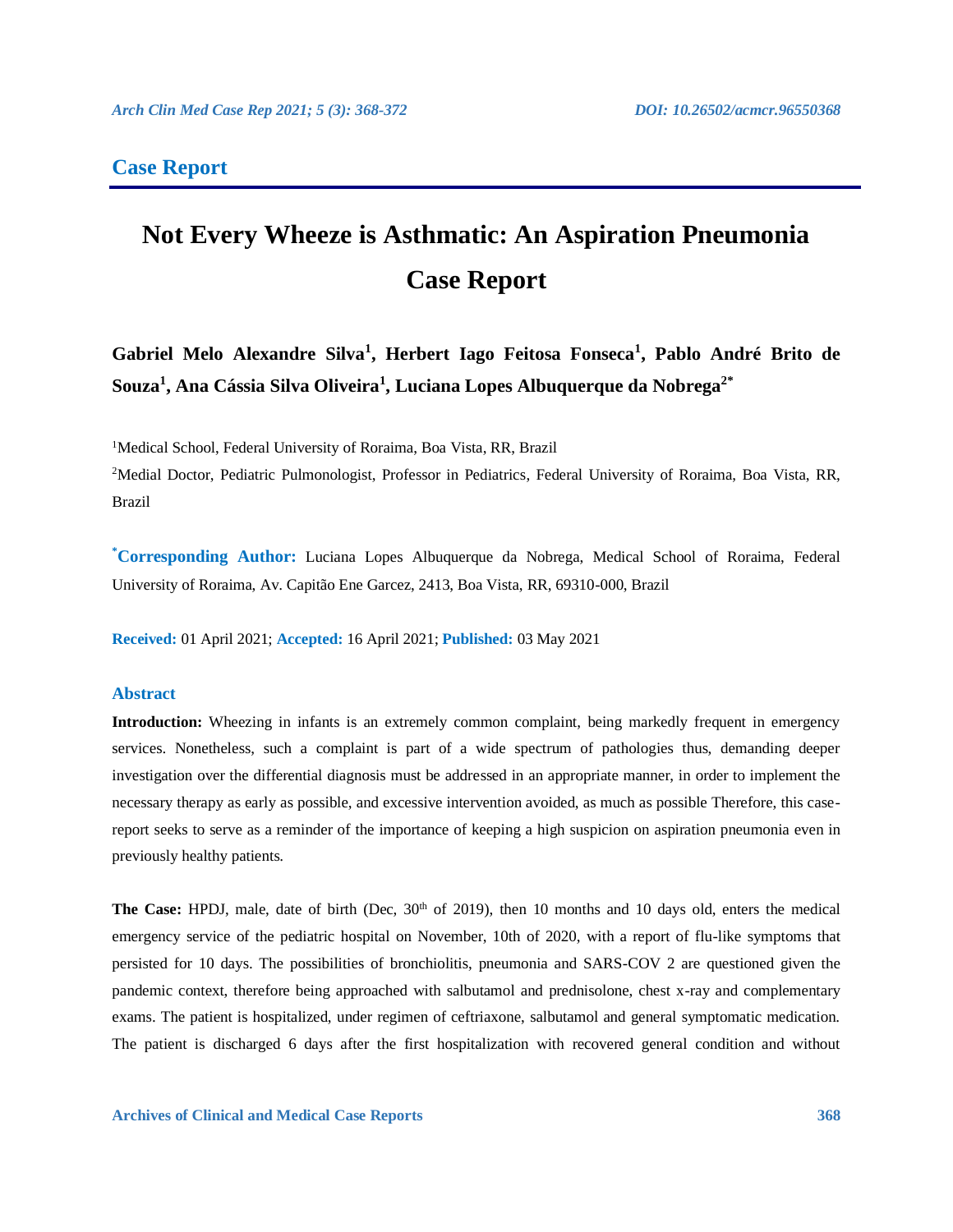#### *Arch Clin Med Case Rep 2021; 5 (3): 368-372 DOI: 10.26502/acmcr.96550368*

adventitious sounds or pathological findings on auscultation, being referred to the pulmonology outpatient clinic of the pediatric hospital. During outpatient follow-up, the patient complains of a feverish respiratory condition, and then the possibility of aspiration by a foreign body was questioned. On Dec,  $0.9^{th}$ , foreign body is removed, with subsequent improvement of symptoms in 48 hours.

**Conclusion:** The maintenance of high clinical suspicion and attention to anamnesis are extremely important factors for the early diagnosis of less common causes of common complaints, such as aspiration of a foreign body in the face of a wheezing complaint, thus avoiding prolonged and not fully effective treatments, which can put the child at risk for more severe complications and worse prognosis.

**Keywords:** Case Report; Pneumonia; Aspiration Pneumonia; Wheezing; Pneumology

# **1. Introduction and Objectives**

Wheezing in infants is an extremely common complaint, being markedly frequent in emergency services. Nonetheless, such a complaint is part of a wide spectrum of pathologies thus, demanding deeper investigation over the differential diagnosis and, therefore, must be addressed in an appropriate manner, with due attention to the semiological propaedeutics in order to implement the necessary therapy as early as possible, and excessive intervention avoided, as much as possible [1, 2].

Wheezing are adventitious sounds resulting from the involvement of small airways, either due to edema or mucous obstruction, being sounds in musical tones, of high frequency and predominantly expiratory, although they may have an inspiratory or biphasic nature in particular cases depending on the individual constitution of the patient and its correlation with the pathology [3]. Amongst the various causes of wheezing, there are bronchiolitis, asthma and pneumonias in their most diverse etiologies. Moreover, one must not neglect the possibility of involvement due to SARS-VOC 2 in the current pandemic scenario [4-6]. Therefore, this case-report seeks to serve as a reminder of the importance of keeping a high suspicion on aspiration pneumonia even in previously healthy patients.

#### **2. The Case**

HPDJ, male, date of birth (Dec,  $30<sup>th</sup>$  of 2019), then 10 months and 10 days old, enters the medical emergency service of the pediatric hospital on November,  $10<sup>th</sup>$  of 2020, with a report of flu-like symptoms that persisted for 10 days (mother associates current symptoms with child choking on bread). Mother reports having treated the child autonomously with amoxicillin + clavulanate for 8 days. Physical examination at the entrance presents axillar temperature of 36.6 ° C, in good general condition, tearful on examination, in moderate tachypnea, groaning, with diffuse rhonchi and wheezing, detailed auscultation was impaired by the child's crying. The possibilities of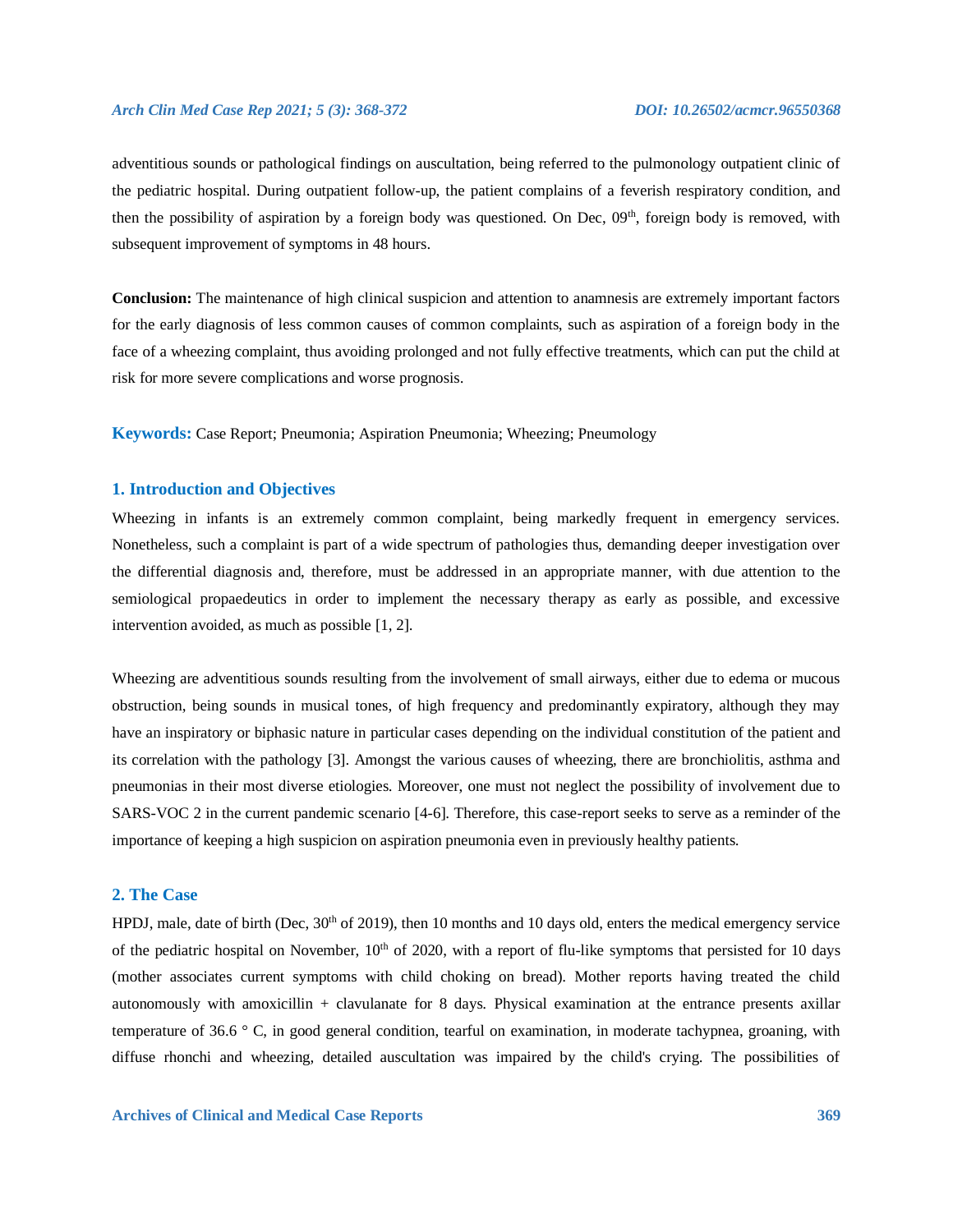bronchiolitis, pneumonia and SARS-COV 2 are questioned given the pandemic context, therefore being approached with salbutamol and prednisolone, chest x-ray and complementary exams. Chest x-ray shows diffuse nonspecific infiltration, altered complementary exams are: alkaline phosphatase 311.54 mg / dl (ref 27.0-100.0 mg / dl), AST 59.17 UI/ml (16.0 - 52.0 UI/ml), CRP 37.75 mg/l (0.0-8.0 mg/l), SARS-COV-2 IGG (+) and IGM (-); Leukocytosis pattern (13.62 x 10  $\land$  3/ml) at the expense of neutrophils (73.20%), with no reaction in platelet or red blood cell levels.

Given the situation, the patient is hospitalized, under regimen of ceftriaxone, salbutamol and general symptomatic medication. In the hospital bed, the pat.ient allows for a better examination, presenting slight rhonchi in left hemithorax. Patient thus progresses with emesis associated with feeding and the discharge of a greenish secretion. On the  $12<sup>th</sup>$ , worsening of the general condition occurs, with the need for basal maintenance serum according to the Holiday-Segar rate, suspended on  $14<sup>th</sup>$ . The patient is discharged 6 days after the first hospitalization with recovered general condition and without adventitious sounds or pathological findings on auscultation, being referred to the pulmonology outpatient clinic of the pediatric hospital. During outpatient follow-up, the patient complains of a feverish respiratory condition, and then the possibility of aspiration by a foreign body was questioned. Bronchoscopy performed on 12/02 reveals whitish aspirate in the left lower lobar bronchus, associated with edema aggravated by the presence of tweezers and aspiration, requiring a new clinical stabilization with antibiotic therapy corticosteroid pulse for 5 days. On reopening on Dec,  $9<sup>th</sup>$  of 2020, a foreign body is removed (Figure 1), with subsequent improvement of symptoms in 48 hours



Source: The authors, 2020

**Figure 1:** Extracted foreign body.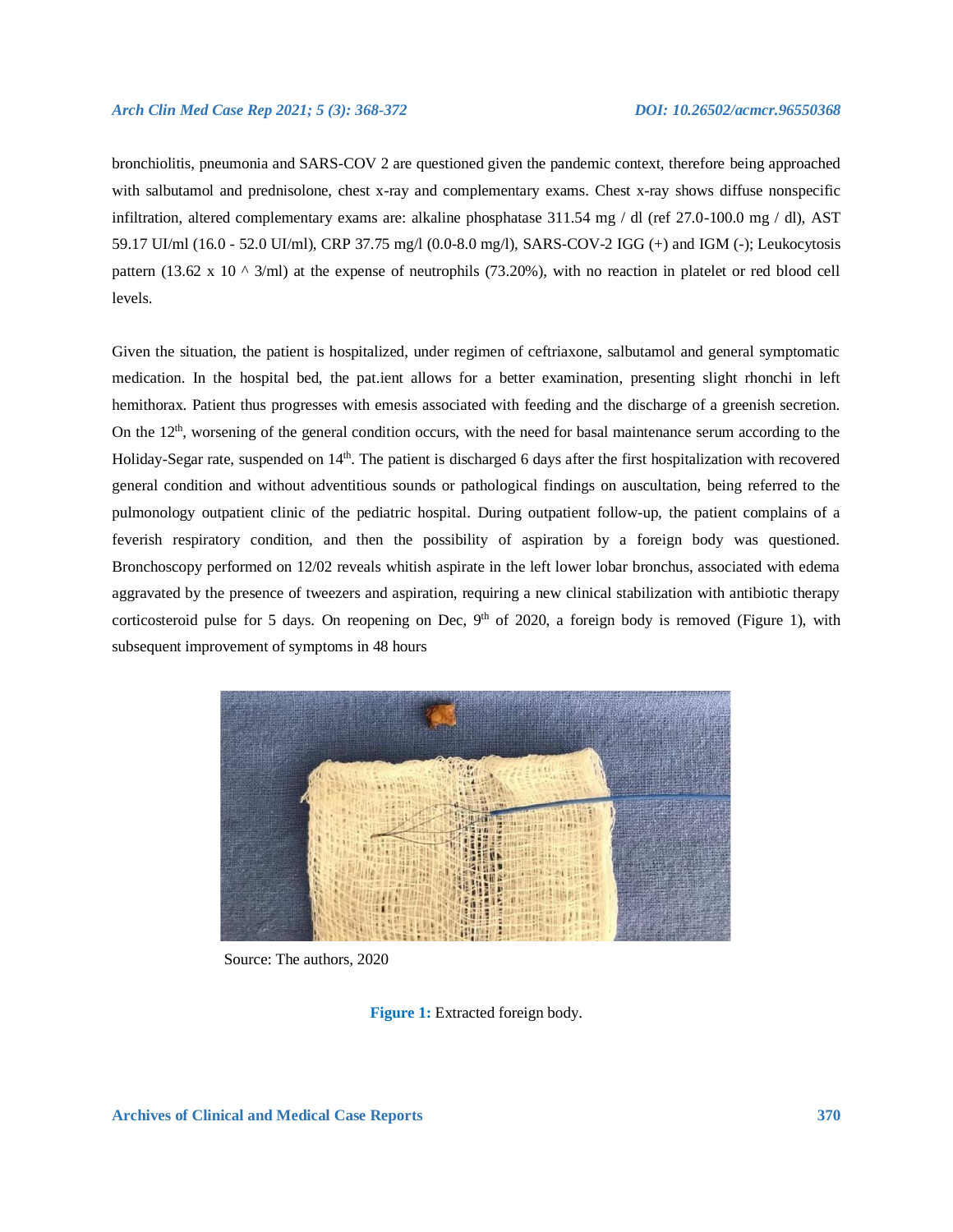# **3. Discussion**

Bronchial aspiration pneumonia is the pathology resulting from the invasion of the bronchoalveolar tree by solid or liquid foreign bodies, which can cause chemical damage or serve as a means of colonization and proliferation of infectious agents, with their mortality and morbidity strictly associated with the volume of aspirate, aggravating factors individual and evolution time [7]. Although it is much more incident and prevalent in hospitalized patients and with a comorbidity of a neurological nature, a previously healthy patient deserves this suspicion in the face of signs and symptoms of alarm such as: sudden onset dyspnea, crackles and wheezing located in a corresponding anatomical topography and fever without another suspicious focus, especially when you have gastroesophageal reflux disease, recent vomiting caused or not by food choking, alcoholism or seizure [8-10]. Several complications can be associated with the episode of aspiration pneumonia, such as pulmonary effusion, empyema, pulmonary atelectasis and in more severe cases, the development of respiratory failure. As a result of this potential complication, it is necessary to implement the appropriate therapy as early as possible, which often involves the removal of the foreign body whenever possible [7, 11-14].

# **4. Conclusion**

The maintenance of high clinical suspicion and attention to anamnesis are extremely important factors for the early diagnosis of less common causes of common complaints, such as aspiration of a foreign body in the face of a wheezing complaint, thus avoiding prolonged and not fully effective treatments, which can put the child at risk for more severe complications and worse prognosis.

### **Conflicts of Interest**

The authors declare no conflict of interest.

# **References**

- 1. Chong Neto H J, Rosário N A. Sibilância no lactente: Epidemiologia, investigação e tratamento. Jornal de Pediatria, 86 (2010): 171-178.
- 2. Lustosa W A, Melo M L V, Isidório U de A, et al. Risk factors for recurrent wheezing in infants. Journal of Human Growth and Development 23 (2013): 203-208.
- 3. Sarkar M, Madabhavi I, Niranjan N, et al. Auscultation of the respiratory system. Annals of Thoracic Medicine 10 (2015): 158-168.
- 4. Al-Shamrani A, Bagais K, Alenazi A, et al. Wheezing in children: Approaches to diagnosis and management. International Journal of Pediatrics & Adolescent Medicine 6 (2019): 68-73.
- 5. Parisi G F, Indolfi C, Decimo F, et al. COVID-19 Pneumonia in Children: From Etiology to Management. Frontiers in Pediatrics 8 (2020): 891.